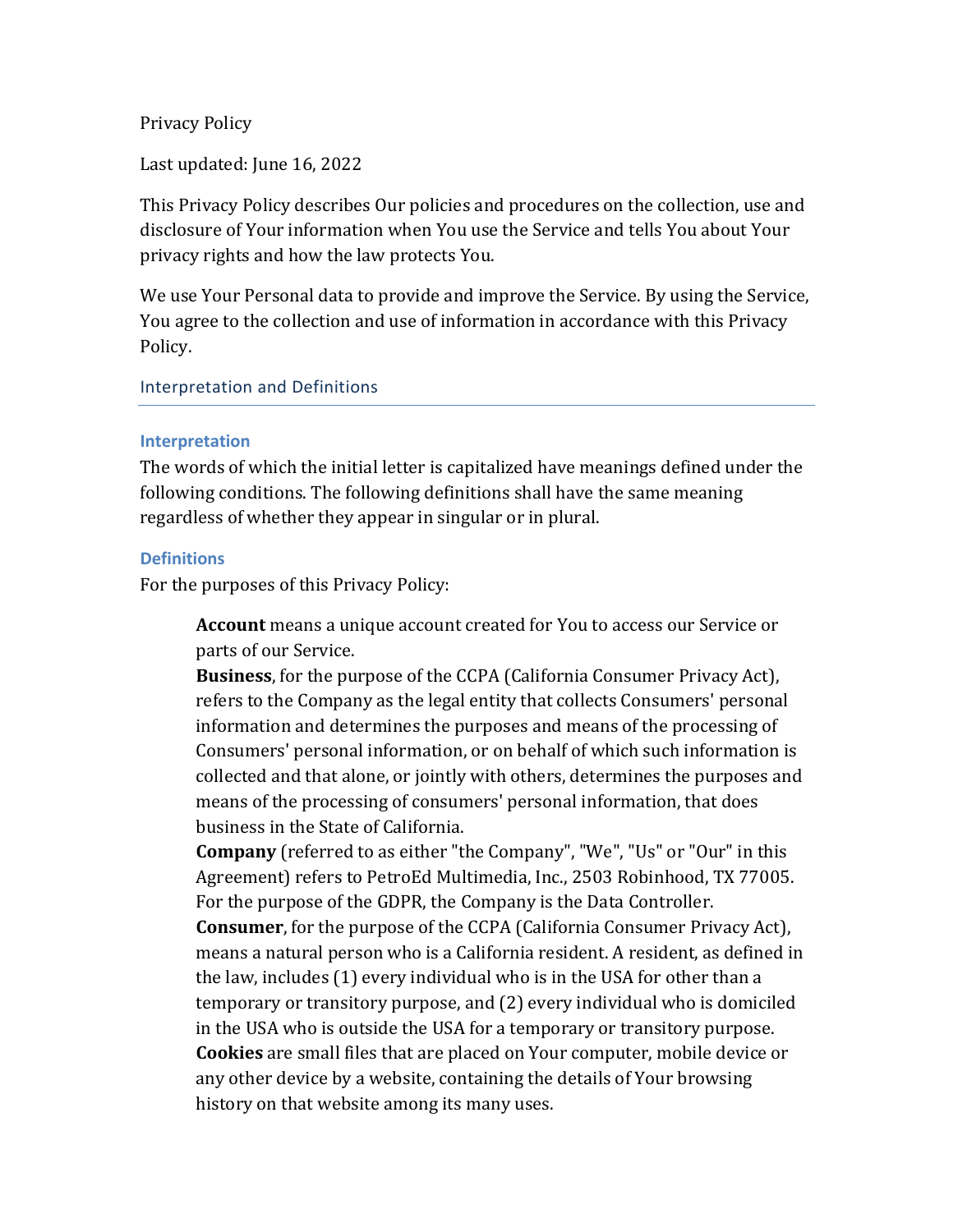**Country** refers to: Texas, United States

**Data Controller**, for the purposes of the GDPR (General Data Protection Regulation), refers to the Company as the legal person which alone or jointly with others determines the purposes and means of the processing of Personal Data.

**Device** means any device that can access the Service such as a computer, a cellphone or a digital tablet.

**Do Not Track** (DNT) is a concept that has been promoted by US regulatory authorities, in particular the U.S. Federal Trade Commission (FTC), for the Internet industry to develop and implement a mechanism for allowing internet users to control the tracking of their online activities across websites.

**Personal Data** is any information that relates to an identified or identifiable individual.

For the purposes of GDPR, Personal Data means any information relating to You such as a name, an identification number, location data, online identifier or to one or more factors specific to the physical, physiological, genetic, mental, economic, cultural or social identity.

For the purposes of the CCPA, Personal Data means any information that identifies, relates to, describes or is capable of being associated with, or could reasonably be linked, directly or indirectly, with You.

**Sale**, for the purpose of the CCPA (California Consumer Privacy Act), means selling, renting, releasing, disclosing, disseminating, making available, transferring, or otherwise communicating orally, in writing, or by electronic or other means, a Consumer's personal information to another business or a third party for monetary or other valuable consideration. **Service** refers to the Website.

**Service Provider** means any natural or legal person who processes the data on behalf of the Company. It refers to third-party companies or individuals employed by the Company to facilitate the Service, to provide the Service on behalf of the Company, to perform services related to the Service or to assist the Company in analyzing how the Service is used. For the purpose of the GDPR, Service Providers are considered Data Processors.

**Usage Data** refers to data collected automatically, either generated by the use of the Service or from the Service infrastructure itself (for example, the duration of a page visit).

**Website** refers to PetroEd, accessible from [http://www.petroed.com](http://www.petroed.com/) **You** means the individual accessing or using the Service, or the company, or other legal entity on behalf of which such individual is accessing or using the Service, as applicable.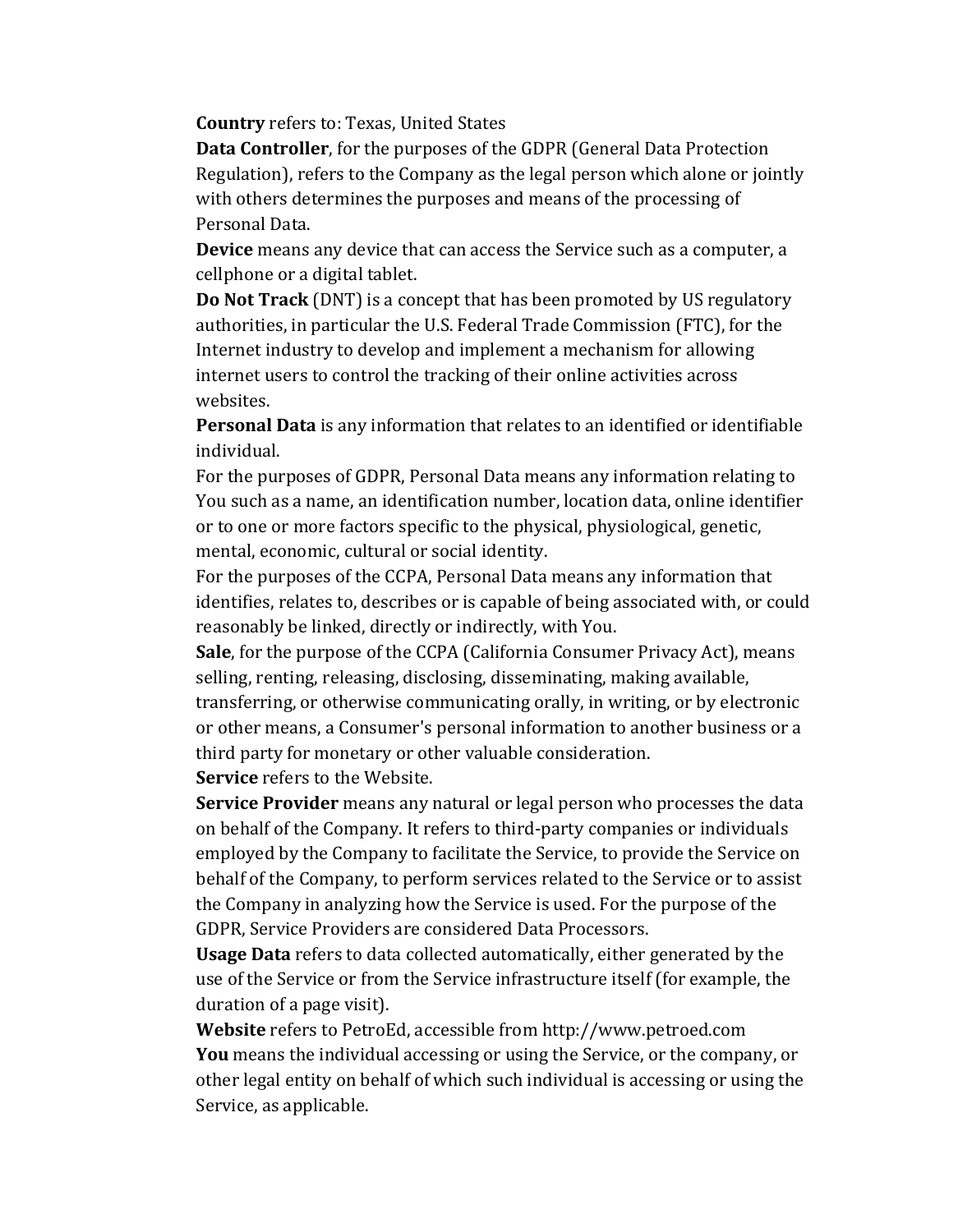Under GDPR (General Data Protection Regulation), You can be referred to as the Data Subject or as the User as you are the individual using the Service.

Collecting and Using Your Personal Data

### **Types of Data Collected**

#### **Personal Data**

While using Our Service, We may ask You to provide Us with certain personally identifiable information that can be used to contact or identify You. Personally identifiable information may include, but is not limited to:

Email address First name and last name Usage Data

#### **Usage Data**

Usage Data is collected automatically when using the Service.

Usage Data may include information such as Your Device's Internet Protocol address (e.g. IP address), browser type, browser version, the pages of our Service that You visit, the time and date of Your visit, the time spent on those pages, unique device identifiers and other diagnostic data.

When You access the Service by or through a mobile device, We may collect certain information automatically, including, but not limited to, the type of mobile device You use, Your mobile device unique ID, the IP address of Your mobile device, Your mobile operating system, the type of mobile Internet browser You use, unique device identifiers and other diagnostic data.

We may also collect information that Your browser sends whenever You visit our Service or when You access the Service by or through a mobile device.

## **Tracking Technologies and Cookies**

We use Cookies and similar tracking technologies to track the activity on Our Service and store certain information. Tracking technologies used are beacons, tags, and scripts to collect and track information and to improve and analyze Our Service. The technologies We use may include:

• **Cookies or Browser Cookies.** A cookie is a small file placed on Your Device. You can instruct Your browser to refuse all Cookies or to indicate when a Cookie is being sent. However, if You do not accept Cookies, You may not be able to use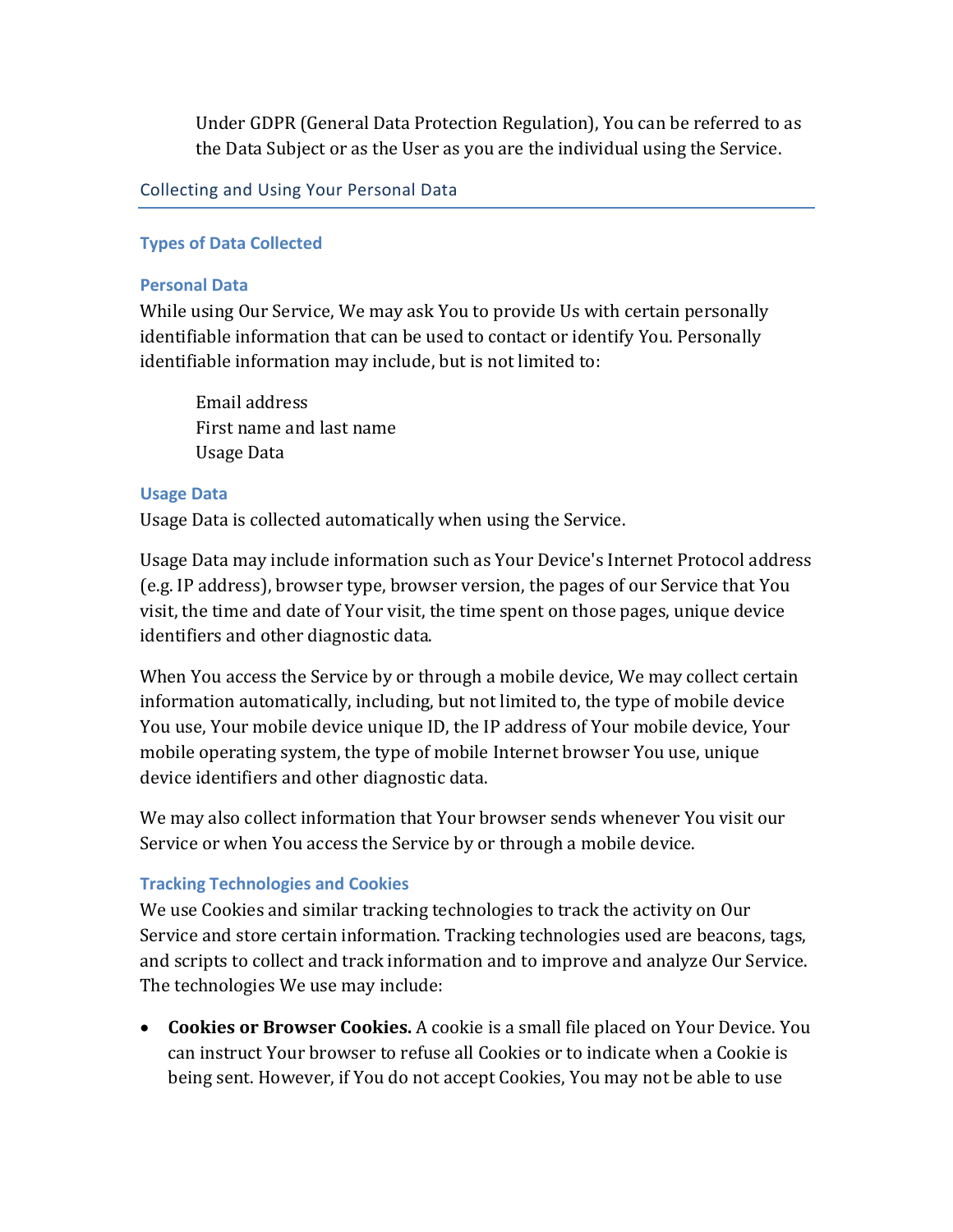some parts of our Service. Unless you have adjusted Your browser setting so that it will refuse Cookies, our Service may use Cookies.

- **Flash Cookies.** Certain features of our Service may use local stored objects (or Flash Cookies) to collect and store information about Your preferences or Your activity on our Service. Flash Cookies are not managed by the same browser settings as those used for Browser Cookies. For more information on how You can delete Flash Cookies, please read "Where can I change the settings for disabling, or deleting local shared objects?" available at [https://helpx.adobe.com/flash-player/kb/disable-local-shared-objects](https://helpx.adobe.com/flash-player/kb/disable-local-shared-objects-flash.html#main_Where_can_I_change_the_settings_for_disabling__or_deleting_local_shared_objects_)[flash.html#main\\_Where\\_can\\_I\\_change\\_the\\_settings\\_for\\_disabling\\_\\_or\\_deleting\\_lo](https://helpx.adobe.com/flash-player/kb/disable-local-shared-objects-flash.html#main_Where_can_I_change_the_settings_for_disabling__or_deleting_local_shared_objects_) cal shared objects
- **Web Beacons.** Certain sections of our Service and our emails may contain small electronic files known as web beacons (also referred to as clear gifs, pixel tags, and single-pixel gifs) that permit the Company, for example, to count users who have visited those pages or opened an email and for other related website statistics (for example, recording the popularity of a certain section and verifying system and server integrity).

Cookies can be "Persistent" or "Session" Cookies. Persistent Cookies remain on Your personal computer or mobile device when You go offline, while Session Cookies are deleted as soon as You close Your web browser. Learn more about cookies on the [Privacy Policies website](https://www.privacypolicies.com/blog/privacy-policy-template/#Use_Of_Cookies_Log_Files_And_Tracking) article.

We use both Session and Persistent Cookies for the purposes set out below:

## **Necessary / Essential Cookies**

Type: Session Cookies

Administered by: Us

Purpose: These Cookies are essential to provide You with services available through the Website and to enable You to use some of its features. They help to authenticate users and prevent fraudulent use of user accounts. Without these Cookies, the services that You have asked for cannot be provided, and We only use these Cookies to provide You with those services.

## **Cookies Policy / Notice Acceptance Cookies**

Type: Persistent Cookies

Administered by: Us

Purpose: These Cookies identify if users have accepted the use of cookies on the Website.

## **Functionality Cookies**

Type: Persistent Cookies Administered by: Us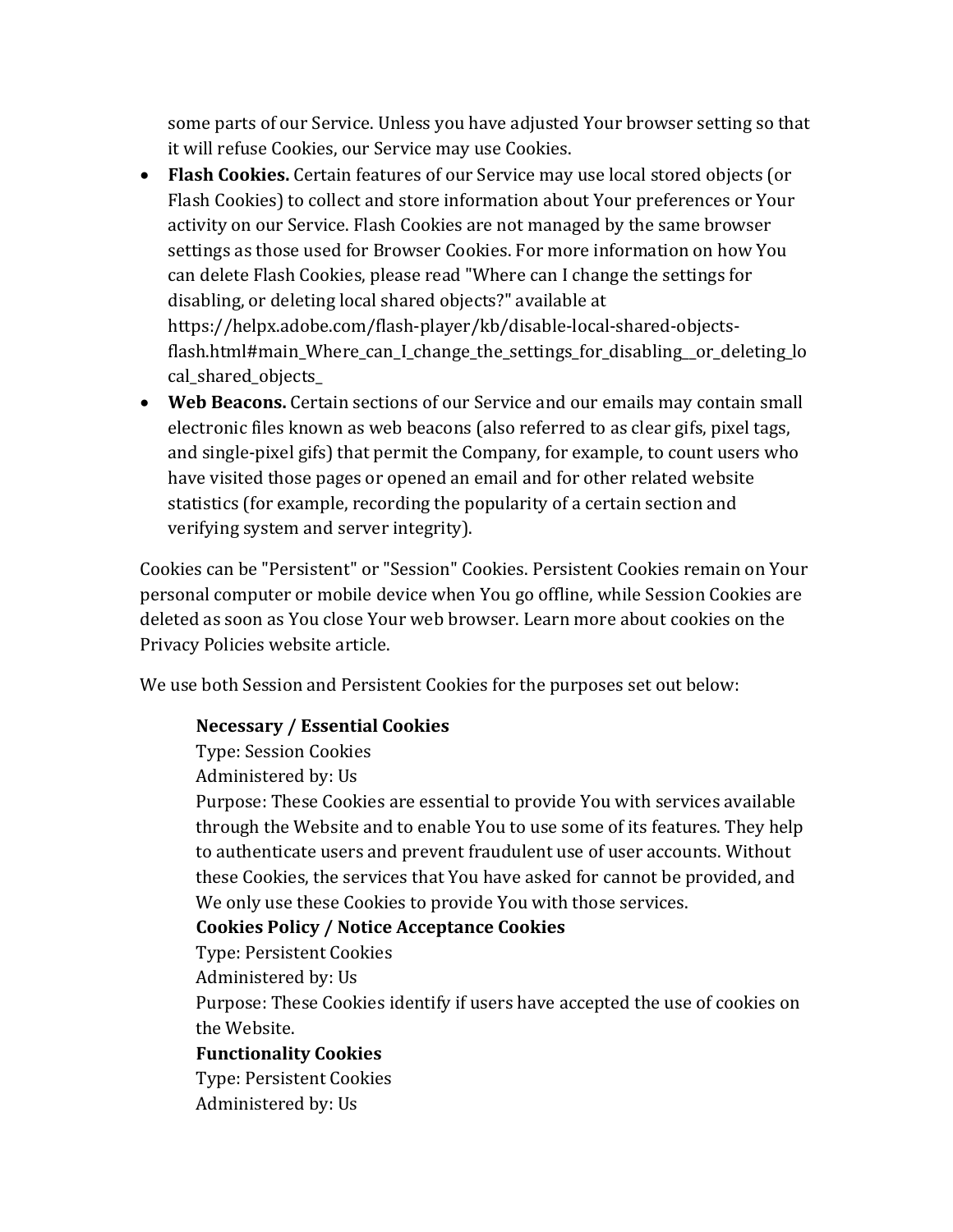Purpose: These Cookies allow us to remember choices You make when You use the Website, such as remembering your login details or language preference. The purpose of these Cookies is to provide You with a more personal experience and to avoid You having to re-enter your preferences every time You use the Website.

### **Tracking and Performance Cookies**

Type: Persistent Cookies

Administered by: Third-Parties

Purpose: These Cookies are used to track information about traffic to the Website and how users use the Website. The information gathered via these Cookies may directly or indirectly identify you as an individual visitor. This is because the information collected is typically linked to a pseudonymous identifier associated with the device you use to access the Website. We may also use these Cookies to test new pages, features or new functionality of the Website to see how our users react to them.

For more information about the cookies we use and your choices regarding cookies, please visit our Cookies Policy or the Cookies section of our Privacy Policy.

#### **Use of Your Personal Data**

The Company may use Personal Data for the following purposes:

**To provide and maintain our Service**, including to monitor the usage of our Service.

**To manage Your Account:** to manage Your registration as a user of the Service. The Personal Data You provide can give You access to different functionalities of the Service that are available to You as a registered user. **For the performance of a contract:** the development, compliance and undertaking of the purchase contract for the products, items or services You have purchased or of any other contract with Us through the Service. **To contact You:** To contact You by email, telephone calls, SMS, or other equivalent forms of electronic communication, such as a mobile application's push notifications regarding updates or informative communications related to the functionalities, products or contracted services, including the security updates, when necessary or reasonable for their implementation.

**To provide You** with news, special offers and general information about other goods, services and events which we offer that are similar to those that you have already purchased or enquired about unless You have opted not to receive such information.

**To manage Your requests:** To attend and manage Your requests to Us.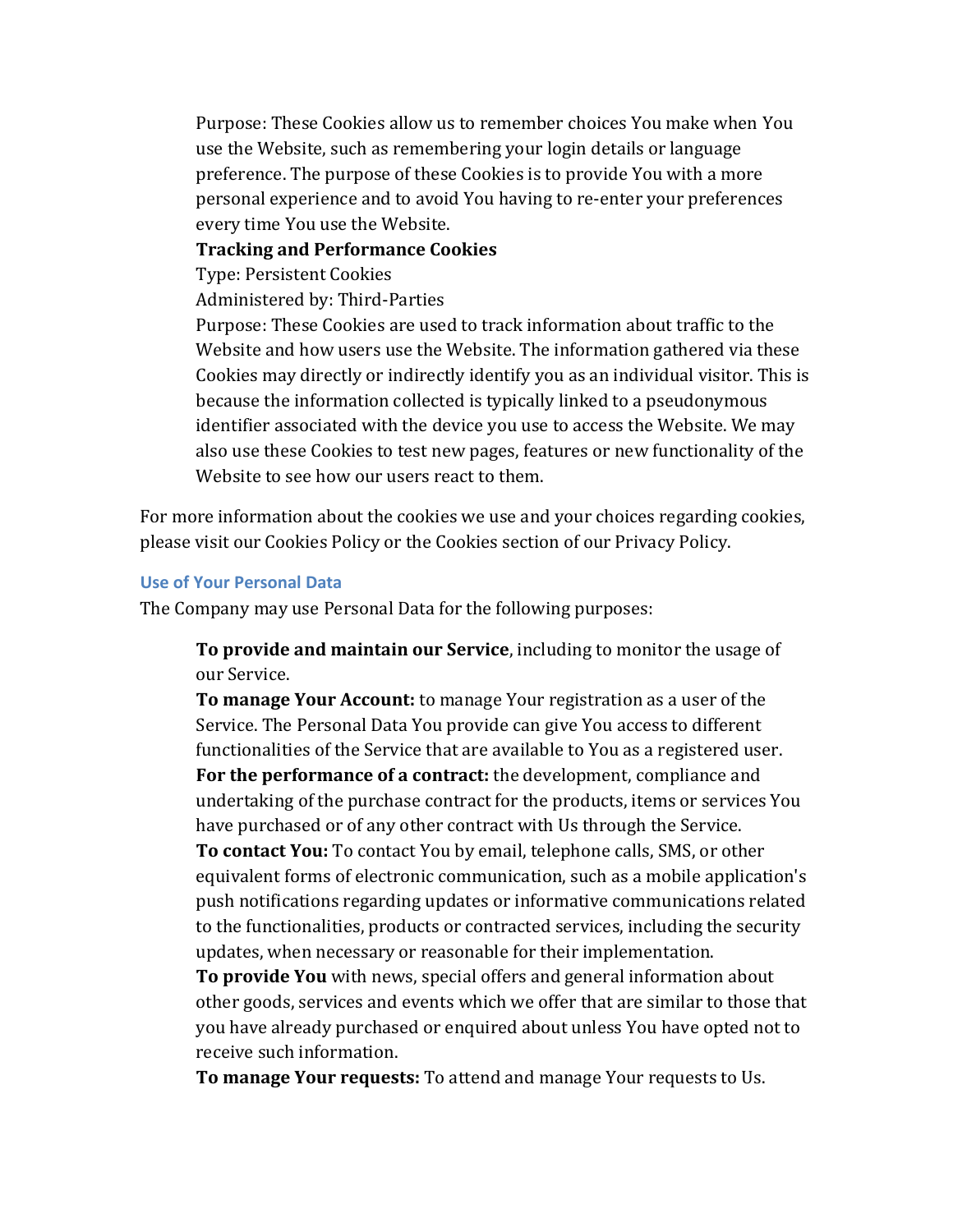**For business transfers:** We may use Your information to evaluate or conduct a merger, divestiture, restructuring, reorganization, dissolution, or other sale or transfer of some or all of Our assets, whether as a going concern or as part of bankruptcy, liquidation, or similar proceeding, in which Personal Data held by Us about our Service users is among the assets transferred.

**For other purposes**: We may use Your information for other purposes, such as data analysis, identifying usage trends, determining the effectiveness of our promotional campaigns and to evaluate and improve our Service, products, services, marketing and your experience.

We may share Your personal information in the following situations:

- **With Service Providers:** We may share Your personal information with Service Providers to monitor and analyze the use of our Service, for payment processing, to contact You.
- **For business transfers:** We may share or transfer Your personal information in connection with, or during negotiations of, any merger, sale of Company assets, financing, or acquisition of all or a portion of Our business to another company.
- **With Affiliates:** We may share Your information with Our affiliates, in which case we will require those affiliates to honor this Privacy Policy. Affiliates include Our parent company and any other subsidiaries, joint venture partners or other companies that We control or that are under common control with Us.
- **With business partners:** We may share Your information with Our business partners to offer You certain products, services or promotions.
- **With other users:** when You share personal information or otherwise interact in the public areas with other users, such information may be viewed by all users and may be publicly distributed outside.
- **With Your consent**: We may disclose Your personal information for any other purpose with Your consent.

## **Retention of Your Personal Data**

The Company will retain Your Personal Data only for as long as is necessary for the purposes set out in this Privacy Policy. We will retain and use Your Personal Data to the extent necessary to comply with our legal obligations (for example, if we are required to retain your data to comply with applicable laws), resolve disputes, and enforce our legal agreements and policies.

The Company will also retain Usage Data for internal analysis purposes. Usage Data is generally retained for a shorter period of time, except when this data is used to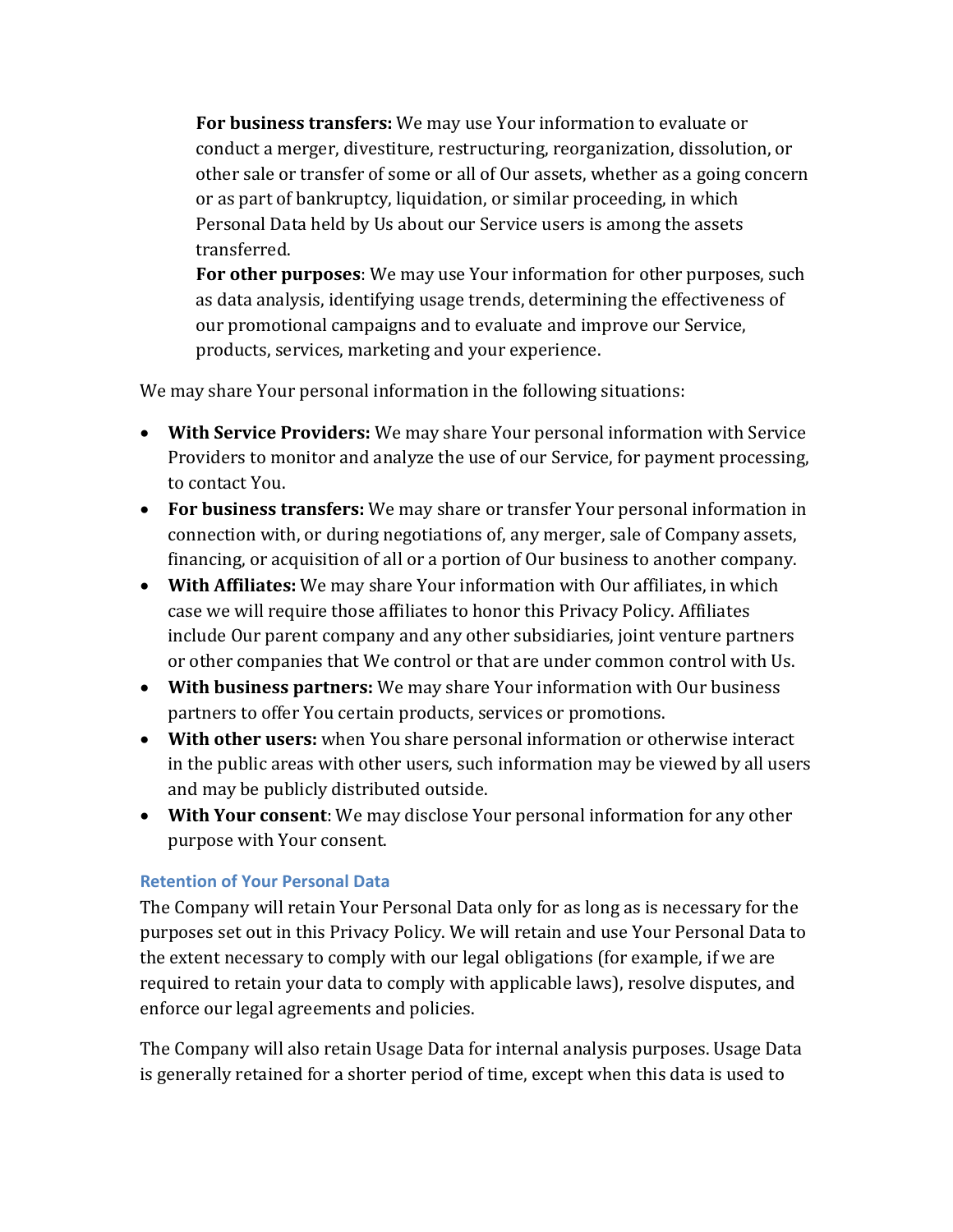strengthen the security or to improve the functionality of Our Service, or We are legally obligated to retain this data for longer time periods.

## **Transfer of Your Personal Data**

Your information, including Personal Data, is processed at the Company's operating offices and in any other places where the parties involved in the processing are located. It means that this information may be transferred to — and maintained on — computers located outside of Your state, province, country or other governmental jurisdiction where the data protection laws may differ than those from Your jurisdiction.

Your consent to this Privacy Policy followed by Your submission of such information represents Your agreement to that transfer.

The Company will take all steps reasonably necessary to ensure that Your data is treated securely and in accordance with this Privacy Policy and no transfer of Your Personal Data will take place to an organization or a country unless there are adequate controls in place including the security of Your data and other personal information.

## **Disclosure of Your Personal Data**

## **Business Transactions**

If the Company is involved in a merger, acquisition or asset sale, Your Personal Data may be transferred. We will provide notice before Your Personal Data is transferred and becomes subject to a different Privacy Policy.

## **Law enforcement**

Under certain circumstances, the Company may be required to disclose Your Personal Data if required to do so by law or in response to valid requests by public authorities (e.g. a court or a government agency).

## **Other legal requirements**

The Company may disclose Your Personal Data in the good faith belief that such action is necessary to:

- Comply with a legal obligation
- Protect and defend the rights or property of the Company
- Prevent or investigate possible wrongdoing in connection with the Service
- Protect the personal safety of Users of the Service or the public
- Protect against legal liability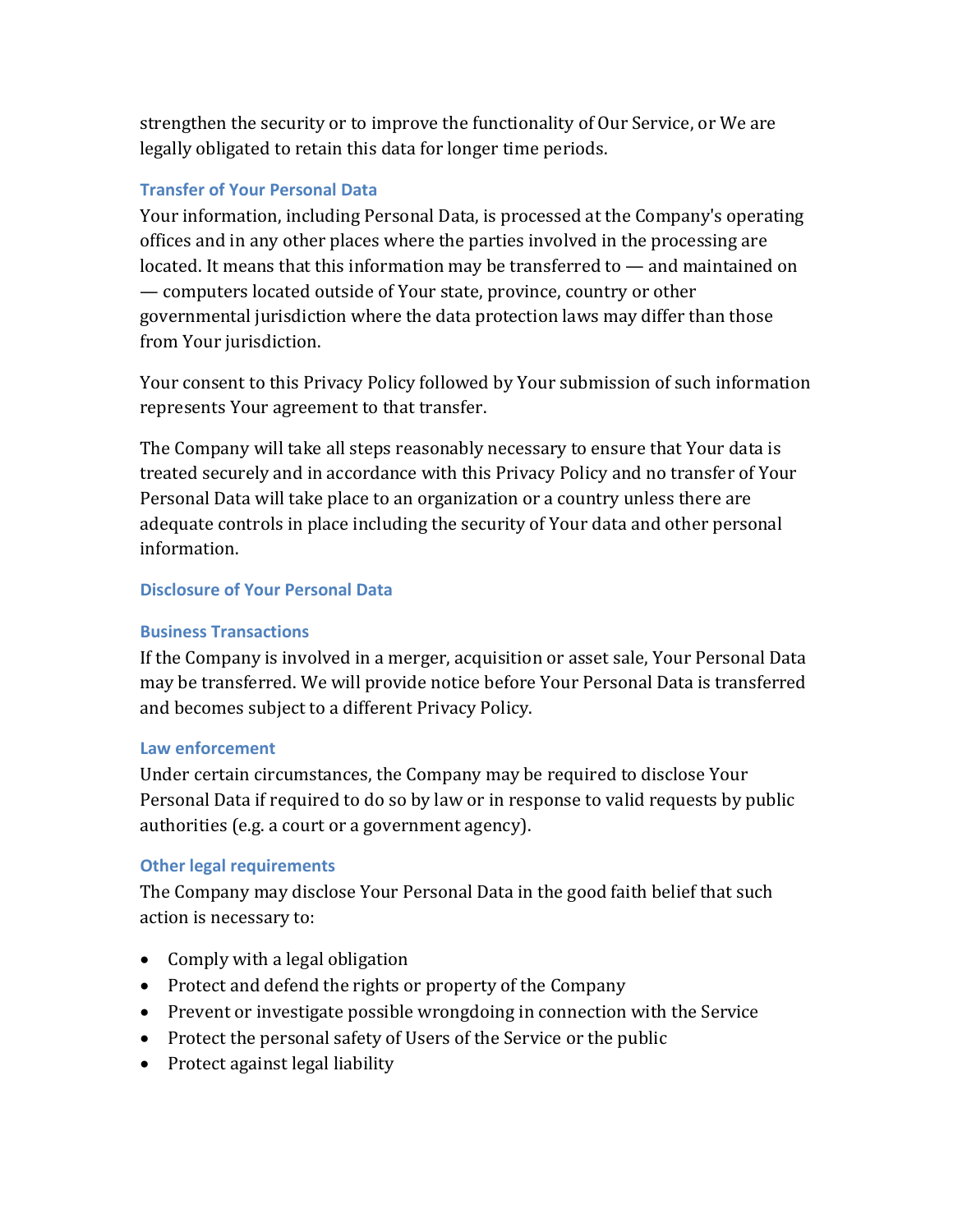#### **Security of Your Personal Data**

The security of Your Personal Data is important to Us, but remember that no method of transmission over the Internet, or method of electronic storage is 100% secure. While We strive to use commercially acceptable means to protect Your Personal Data, We cannot guarantee its absolute security.

#### Detailed Information on the Processing of Your Personal Data

The Service Providers We use may have access to Your Personal Data. These thirdparty vendors collect, store, use, process and transfer information about Your activity on Our Service in accordance with their Privacy Policies.

#### **Analytics**

We may use third-party Service providers to monitor and analyze the use of our Service.

## **Google Analytics**

Google Analytics is a web analytics service offered by Google that tracks and reports website traffic. Google uses the data collected to track and monitor the use of our Service. This data is shared with other Google services. Google may use the collected data to contextualize and personalize the ads of its own advertising network.

You can opt-out of having made your activity on the Service available to Google Analytics by installing the Google Analytics opt-out browser add-on. The add-on prevents the Google Analytics JavaScript (ga.js, analytics.js and dc.js) from sharing information with Google Analytics about visits activity. For more information on the privacy practices of Google, please visit the Google Privacy & Terms web page:<https://policies.google.com/privacy>

#### **Email Marketing**

We may use Your Personal Data to contact You with newsletters, marketing or promotional materials and other information that may be of interest to You. You may opt-out of receiving any, or all, of these communications from Us by following the unsubscribe link or instructions provided in any email We send or by contacting Us.

We may use Email Marketing Service Providers to manage and send emails to You.

## **sendinblue**

Their Privacy Policy can be viewed at <https://www.sendinblue.com/legal/privacypolicy/>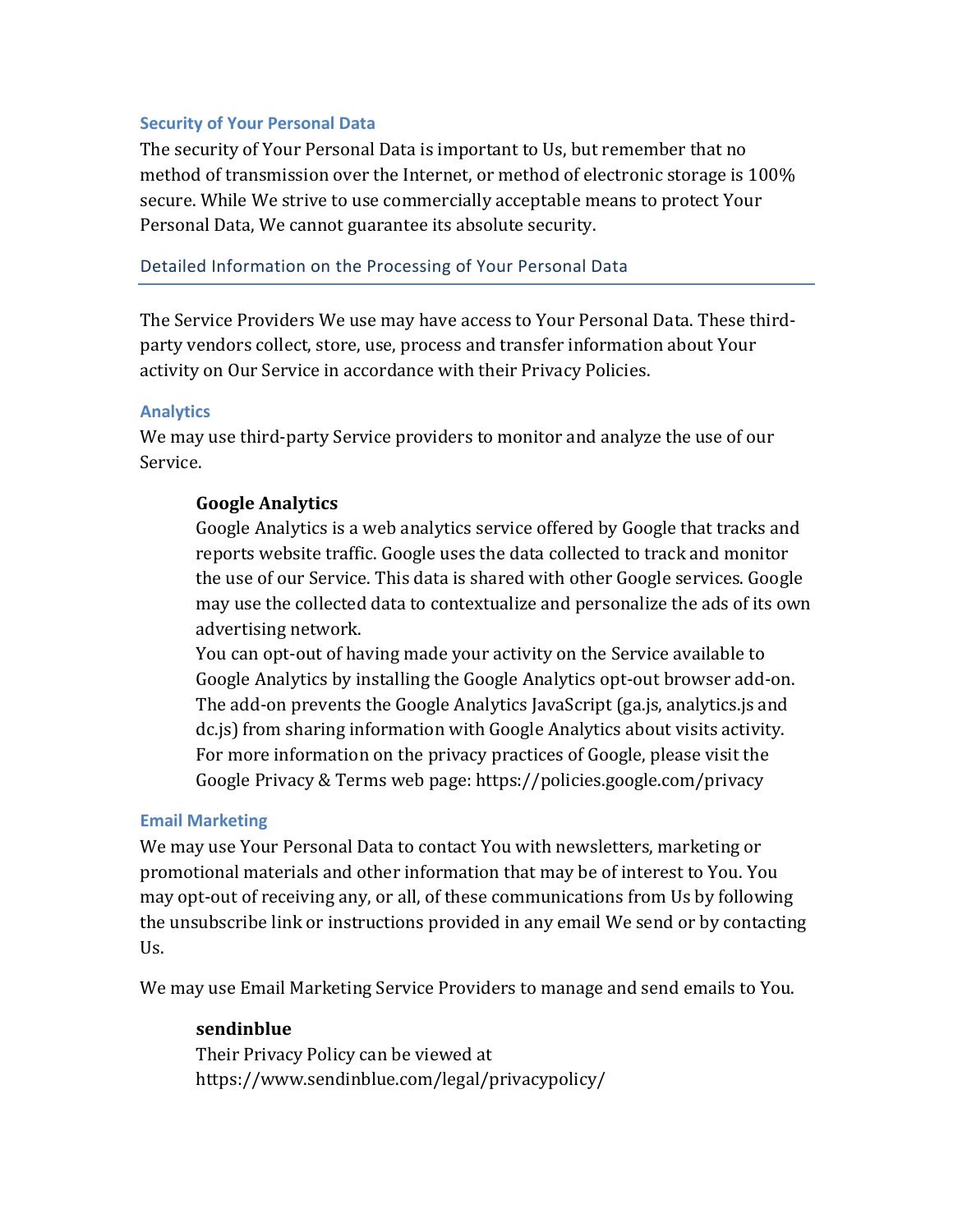#### **Payments**

We may provide paid products and/or services within the Service. In that case, we may use third-party services for payment processing (e.g. payment processors).

We will not store or collect Your payment card details. That information is provided directly to Our third-party payment processors whose use of Your personal information is governed by their Privacy Policy. These payment processors adhere to the standards set by PCI-DSS as managed by the PCI Security Standards Council, which is a joint effort of brands like Visa, Mastercard, American Express and Discover. PCI-DSS requirements help ensure the secure handling of payment information.

## **Stripe**

Their Privacy Policy can be viewed at<https://stripe.com/us/privacy>

## **Usage, Performance and Miscellaneous**

We may use third-party Service Providers to provide better improvement of our Service.

## **FreshDesk**

FreshDesk is a customer support software. The service is operated by Freshworks, Inc.

FreshDesk service may collect information from Your Device. The information gathered by FreshDesk is held in accordance with its Privacy Policy:<https://www.freshworks.com/privacy/>

## GDPR Privacy

## **Legal Basis for Processing Personal Data under GDPR**

We may process Personal Data under the following conditions:

- **Consent:** You have given Your consent for processing Personal Data for one or more specific purposes.
- **Performance of a contract:** Provision of Personal Data is necessary for the performance of an agreement with You and/or for any pre-contractual obligations thereof.
- **Legal obligations:** Processing Personal Data is necessary for compliance with a legal obligation to which the Company is subject.
- **Vital interests:** Processing Personal Data is necessary in order to protect Your vital interests or of another natural person.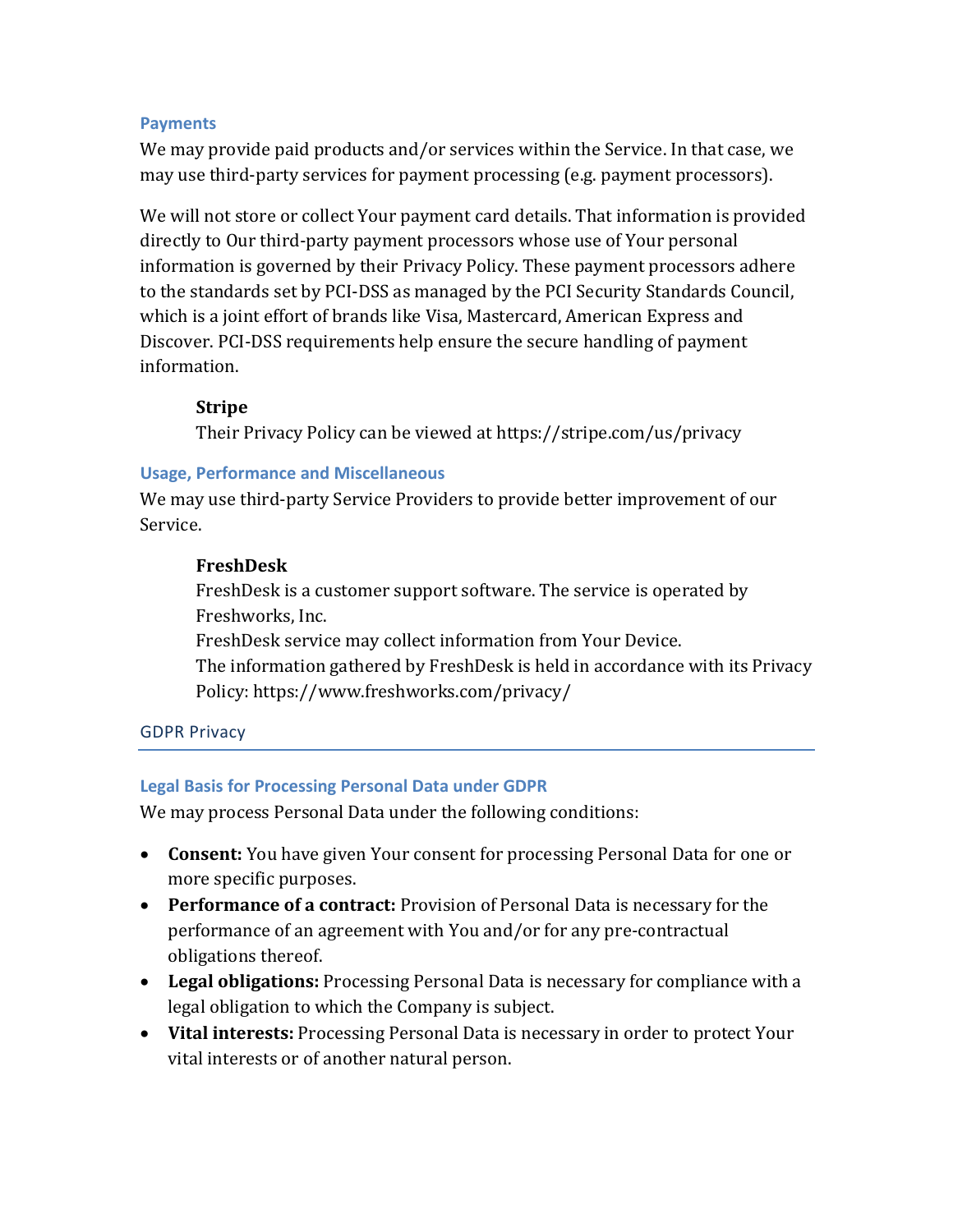- **Public interests:** Processing Personal Data is related to a task that is carried out in the public interest or in the exercise of official authority vested in the Company.
- **Legitimate interests:** Processing Personal Data is necessary for the purposes of the legitimate interests pursued by the Company.

In any case, the Company will gladly help to clarify the specific legal basis that applies to the processing, and in particular whether the provision of Personal Data is a statutory or contractual requirement, or a requirement necessary to enter into a contract.

## **Your Rights under the GDPR**

The Company undertakes to respect the confidentiality of Your Personal Data and to guarantee You can exercise Your rights.

You have the right under this Privacy Policy, and by law if You are within the EU, to:

- **Request access to Your Personal Data.** The right to access, update or delete the information We have on You. Whenever made possible, you can access, update or request deletion of Your Personal Data directly within Your account settings section. If you are unable to perform these actions yourself, please contact Us to assist You. This also enables You to receive a copy of the Personal Data We hold about You.
- **Request correction of the Personal Data that We hold about You.** You have the right to have any incomplete or inaccurate information We hold about You corrected.
- **Object to processing of Your Personal Data.** This right exists where We are relying on a legitimate interest as the legal basis for Our processing and there is something about Your particular situation, which makes You want to object to our processing of Your Personal Data on this ground. You also have the right to object where We are processing Your Personal Data for direct marketing purposes.
- **Request erasure of Your Personal Data.** You have the right to ask Us to delete or remove Personal Data when there is no good reason for Us to continue processing it.
- **Request the transfer of Your Personal Data.** We will provide to You, or to a third-party You have chosen, Your Personal Data in a structured, commonly used, machine-readable format. Please note that this right only applies to automated information which You initially provided consent for Us to use or where We used the information to perform a contract with You.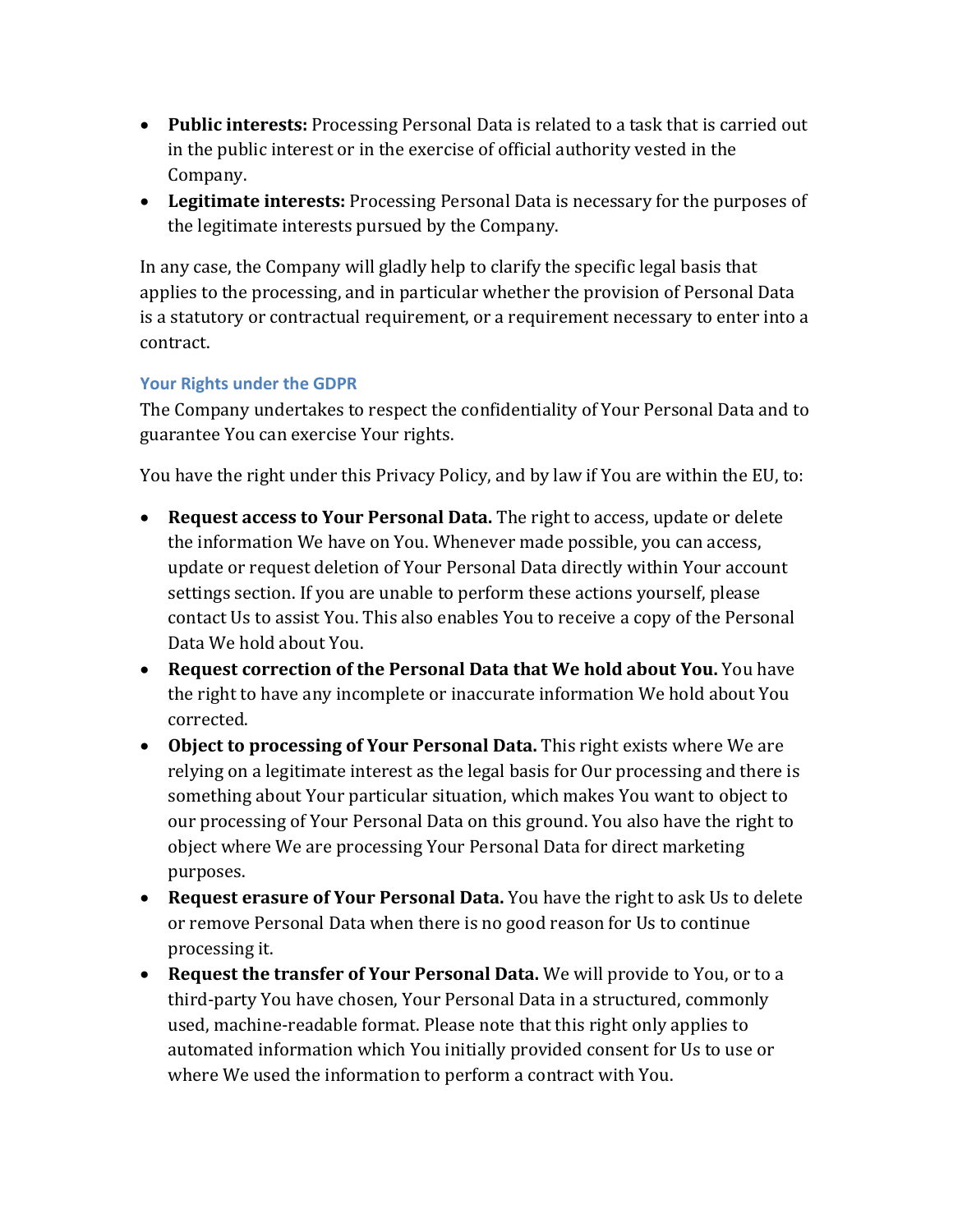• **Withdraw Your consent.** You have the right to withdraw Your consent on using your Personal Data. If You withdraw Your consent, We may not be able to provide You with access to certain specific functionalities of the Service.

#### **Exercising of Your GDPR Data Protection Rights**

You may exercise Your rights of access, rectification, cancellation and opposition by contacting Us. Please note that we may ask You to verify Your identity before responding to such requests. If You make a request, We will try our best to respond to You as soon as possible.

You have the right to complain to a Data Protection Authority about Our collection and use of Your Personal Data. For more information, if You are in the European Economic Area (EEA), please contact Your local data protection authority in the EEA.

#### CCPA Privacy

This privacy notice section for California residents supplements the information contained in Our Privacy Policy and it applies solely to all visitors, users, and others who reside in the State of California.

## **Categories of Personal Information Collected**

We collect information that identifies, relates to, describes, references, is capable of being associated with, or could reasonably be linked, directly or indirectly, with a particular Consumer or Device. The following is a list of categories of personal information which we may collect or may have been collected from California residents within the last twelve (12) months.

Please note that the categories and examples provided in the list below are those defined in the CCPA. This does not mean that all examples of that category of personal information were in fact collected by Us, but reflects our good faith belief to the best of our knowledge that some of that information from the applicable category may be and may have been collected. For example, certain categories of personal information would only be collected if You provided such personal information directly to Us.

## **Category A: Identifiers.**

Examples: A real name, alias, postal address, unique personal identifier, online identifier, Internet Protocol address, email address, account name, driver's license number, passport number, or other similar identifiers. Collected: Yes.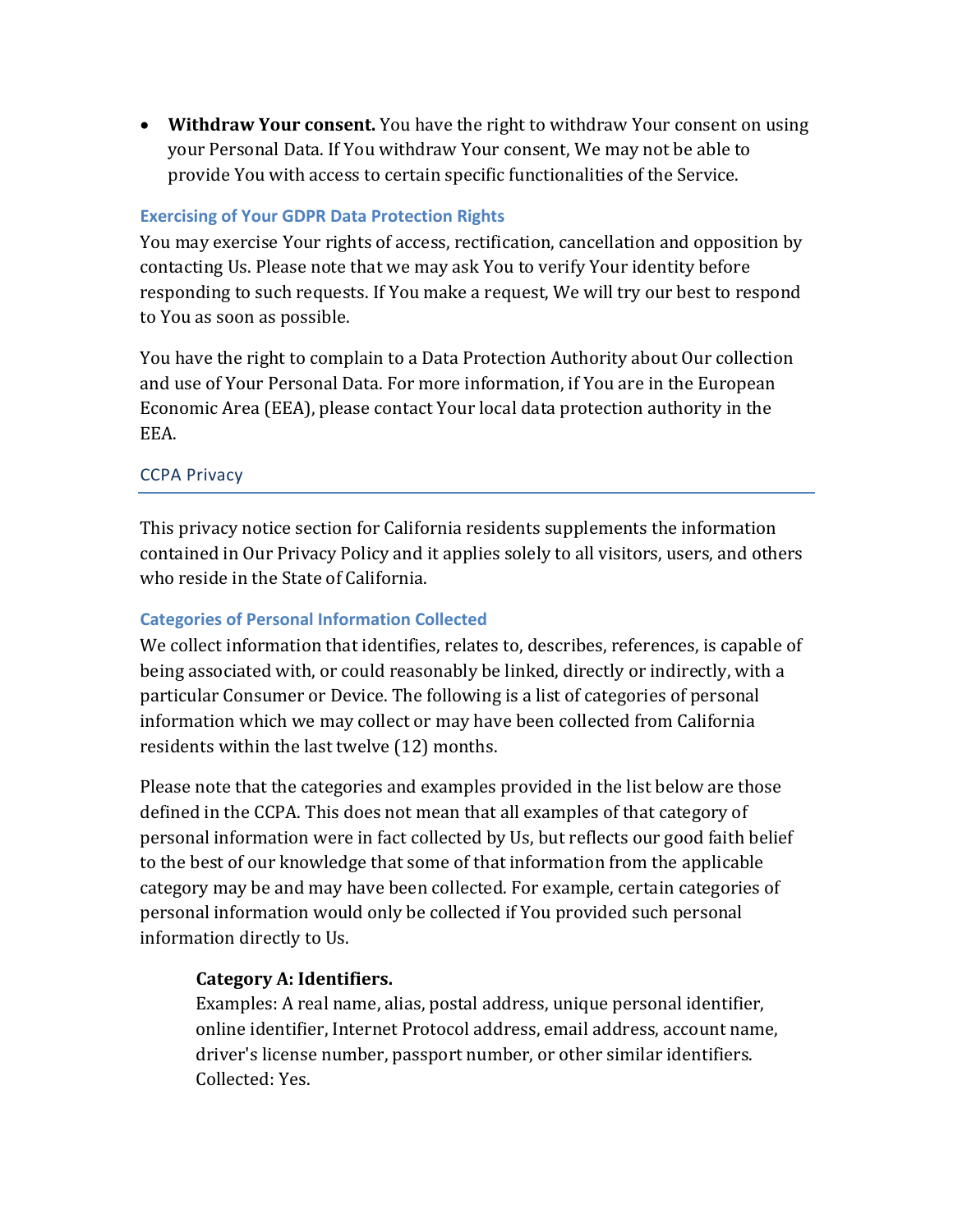# **Category B: Personal information categories listed in the California Customer Records statute (Cal. Civ. Code § 1798.80(e)).**

Examples: A name, signature, Social Security number, physical characteristics or description, address, telephone number, passport number, driver's license or state identification card number, insurance policy number, education, employment, employment history, bank account number, credit card number, debit card number, or any other financial information, medical information, or health insurance information. Some personal information included in this category may overlap with other categories. Collected: Yes.

# **Category C: Protected classification characteristics under California or federal law.**

Examples: Age (40 years or older), race, color, ancestry, national origin, citizenship, religion or creed, marital status, medical condition, physical or mental disability, sex (including gender, gender identity, gender expression, pregnancy or childbirth and related medical conditions), sexual orientation, veteran or military status, genetic information (including familial genetic information).

Collected: No.

# **Category D: Commercial information.**

Examples: Records and history of products or services purchased or considered.

Collected: Yes.

## **Category E: Biometric information.**

Examples: Genetic, physiological, behavioral, and biological characteristics, or activity patterns used to extract a template or other identifier or identifying information, such as, fingerprints, faceprints, and voiceprints, iris or retina scans, keystroke, gait, or other physical patterns, and sleep, health, or exercise data.

Collected: No.

# **Category F: Internet or other similar network activity.**

Examples: Interaction with our Service or advertisement.

Collected: Yes.

# **Category G: Geolocation data.**

Examples: Approximate physical location.

Collected: No.

## **Category H: Sensory data.**

Examples: Audio, electronic, visual, thermal, olfactory, or similar information. Collected: No.

# **Category I: Professional or employment-related information.**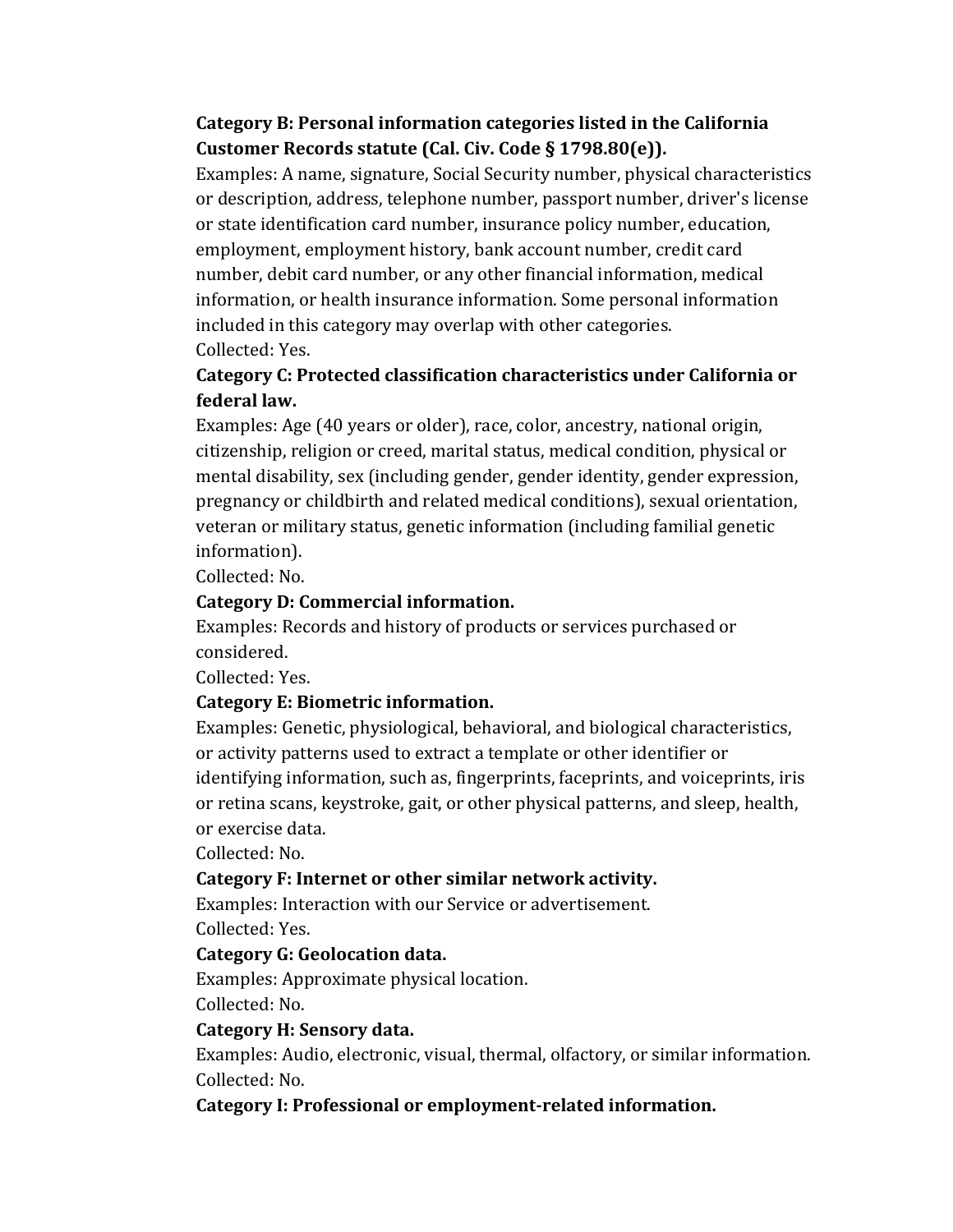Examples: Current or past job history or performance evaluations. Collected: No.

# **Category J: Non-public education information (per the Family Educational Rights and Privacy Act (20 U.S.C. Section 1232g, 34 C.F.R. Part 99)).**

Examples: Education records directly related to a student maintained by an educational institution or party acting on its behalf, such as grades, transcripts, class lists, student schedules, student identification codes, student financial information, or student disciplinary records. Collected: No.

**Category K: Inferences drawn from other personal information.** Examples: Profile reflecting a person's preferences, characteristics, psychological trends, predispositions, behavior, attitudes, intelligence, abilities, and aptitudes. Collected: No.

Under CCPA, personal information does not include:

- Publicly available information from government records
- Deidentified or aggregated consumer information
- Information excluded from the CCPA's scope, such as:
	- Health or medical information covered by the Health Insurance Portability and Accountability Act of 1996 (HIPAA) and the California Confidentiality of Medical Information Act (CMIA) or clinical trial data
	- Personal Information covered by certain sector-specific privacy laws, including the Fair Credit Reporting Act (FRCA), the Gramm-Leach-Bliley Act (GLBA) or California Financial Information Privacy Act (FIPA), and the Driver's Privacy Protection Act of 1994

# **Sources of Personal Information**

We obtain the categories of personal information listed above from the following categories of sources:

- **Directly from You**. For example, from the forms You complete on our Service, preferences You express or provide through our Service, or from Your purchases on our Service.
- **Indirectly from You**. For example, from observing Your activity on our Service.
- **Automatically from You**. For example, through cookies We or our Service Providers set on Your Device as You navigate through our Service.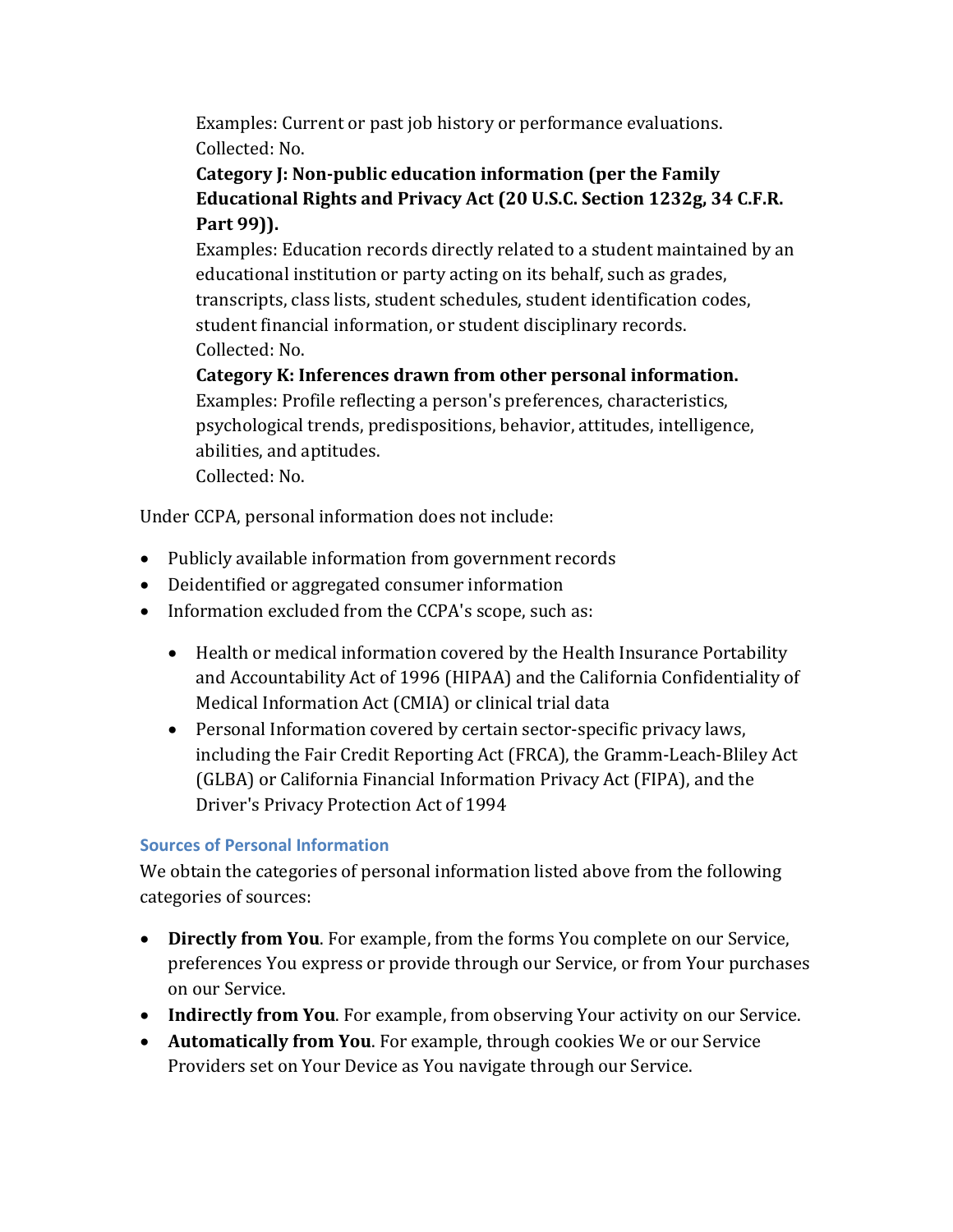• **From Service Providers**. For example, third-party vendors to monitor and analyze the use of our Service, third-party vendors for payment processing, or other third-party vendors that We use to provide the Service to You.

## **Use of Personal Information for Business Purposes or Commercial Purposes**

We may use or disclose personal information We collect for "business purposes" or "commercial purposes" (as defined under the CCPA), which may include the following examples:

- To operate our Service and provide You with our Service.
- To provide You with support and to respond to Your inquiries, including to investigate and address Your concerns and monitor and improve our Service.
- To fulfill or meet the reason You provided the information. For example, if You share Your contact information to ask a question about our Service, We will use that personal information to respond to Your inquiry. If You provide Your personal information to purchase a product or service, We will use that information to process Your payment and facilitate delivery.
- To respond to law enforcement requests and as required by applicable law, court order, or governmental regulations.
- As described to You when collecting Your personal information or as otherwise set forth in the CCPA.
- For internal administrative and auditing purposes.
- To detect security incidents and protect against malicious, deceptive, fraudulent or illegal activity, including, when necessary, to prosecute those responsible for such activities.

Please note that the examples provided above are illustrative and not intended to be exhaustive. For more details on how we use this information, please refer to the "Use of Your Personal Data" section.

If We decide to collect additional categories of personal information or use the personal information We collected for materially different, unrelated, or incompatible purposes We will update this Privacy Policy.

# **Disclosure of Personal Information for Business Purposes or Commercial Purposes** We may use or disclose and may have used or disclosed in the last twelve (12) months the following categories of personal information for business or commercial purposes:

• Category A: Identifiers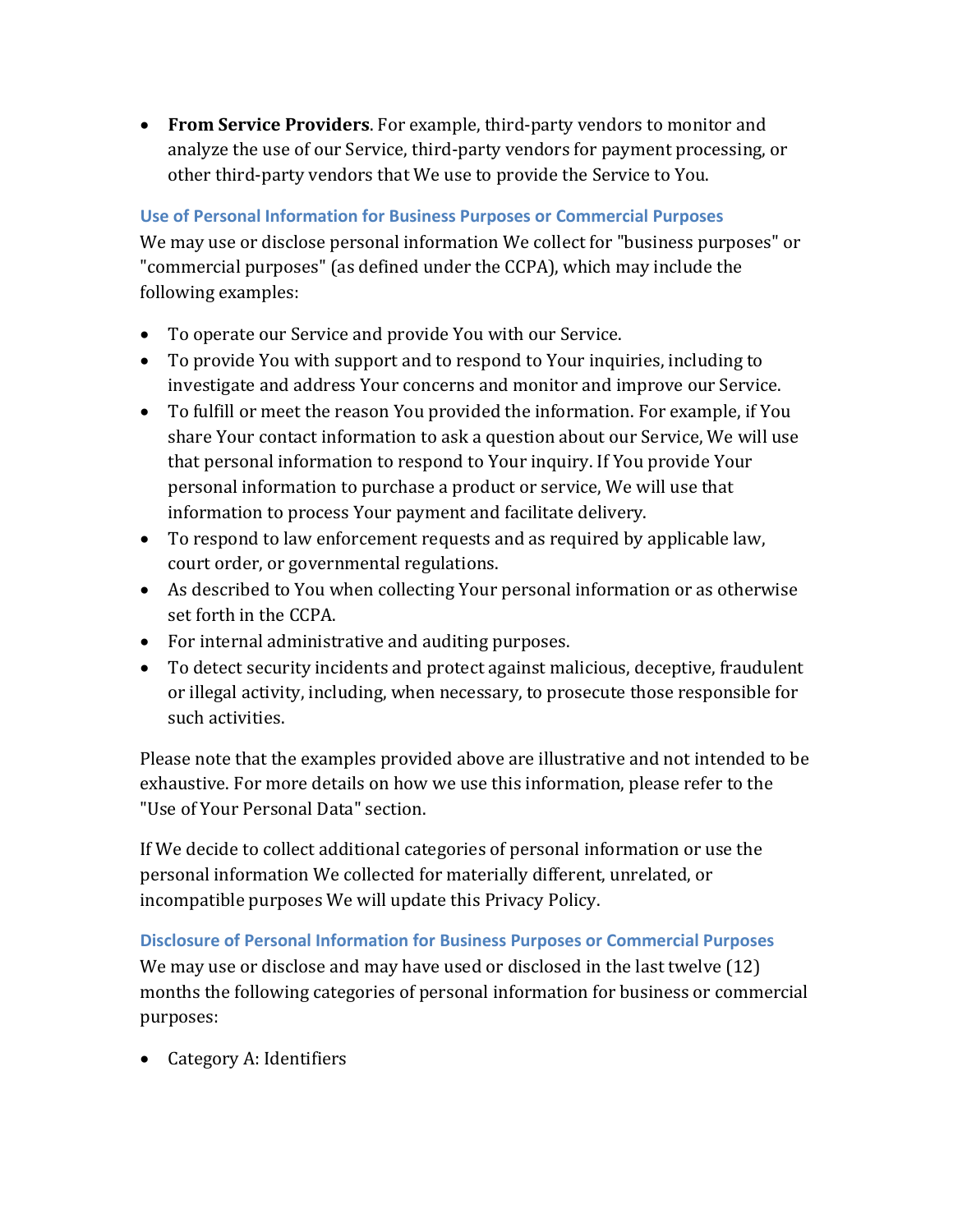- Category B: Personal information categories listed in the California Customer Records statute (Cal. Civ. Code § 1798.80(e))
- Category D: Commercial information
- Category F: Internet or other similar network activity

Please note that the categories listed above are those defined in the CCPA. This does not mean that all examples of that category of personal information were in fact disclosed, but reflects our good faith belief to the best of our knowledge that some of that information from the applicable category may be and may have been disclosed.

When We disclose personal information for a business purpose or a commercial purpose, We enter a contract that describes the purpose and requires the recipient to both keep that personal information confidential and not use it for any purpose except performing the contract.

## **Sale of Personal Information**

As defined in the CCPA, "sell" and "sale" mean selling, renting, releasing, disclosing, disseminating, making available, transferring, or otherwise communicating orally, in writing, or by electronic or other means, a consumer's personal information by the business to a third party for valuable consideration. This means that We may have received some kind of benefit in return for sharing personal information, but not necessarily a monetary benefit.

Please note that the categories listed below are those defined in the CCPA. This does not mean that all examples of that category of personal information were in fact sold, but reflects our good faith belief to the best of our knowledge that some of that information from the applicable category may be and may have been shared for value in return.

We may sell and may have sold in the last twelve (12) months the following categories of personal information:

- Category A: Identifiers
- Category B: Personal information categories listed in the California Customer Records statute (Cal. Civ. Code § 1798.80(e))
- Category D: Commercial information
- Category F: Internet or other similar network activity

# **Share of Personal Information**

We may share Your personal information identified in the above categories with the following categories of third parties: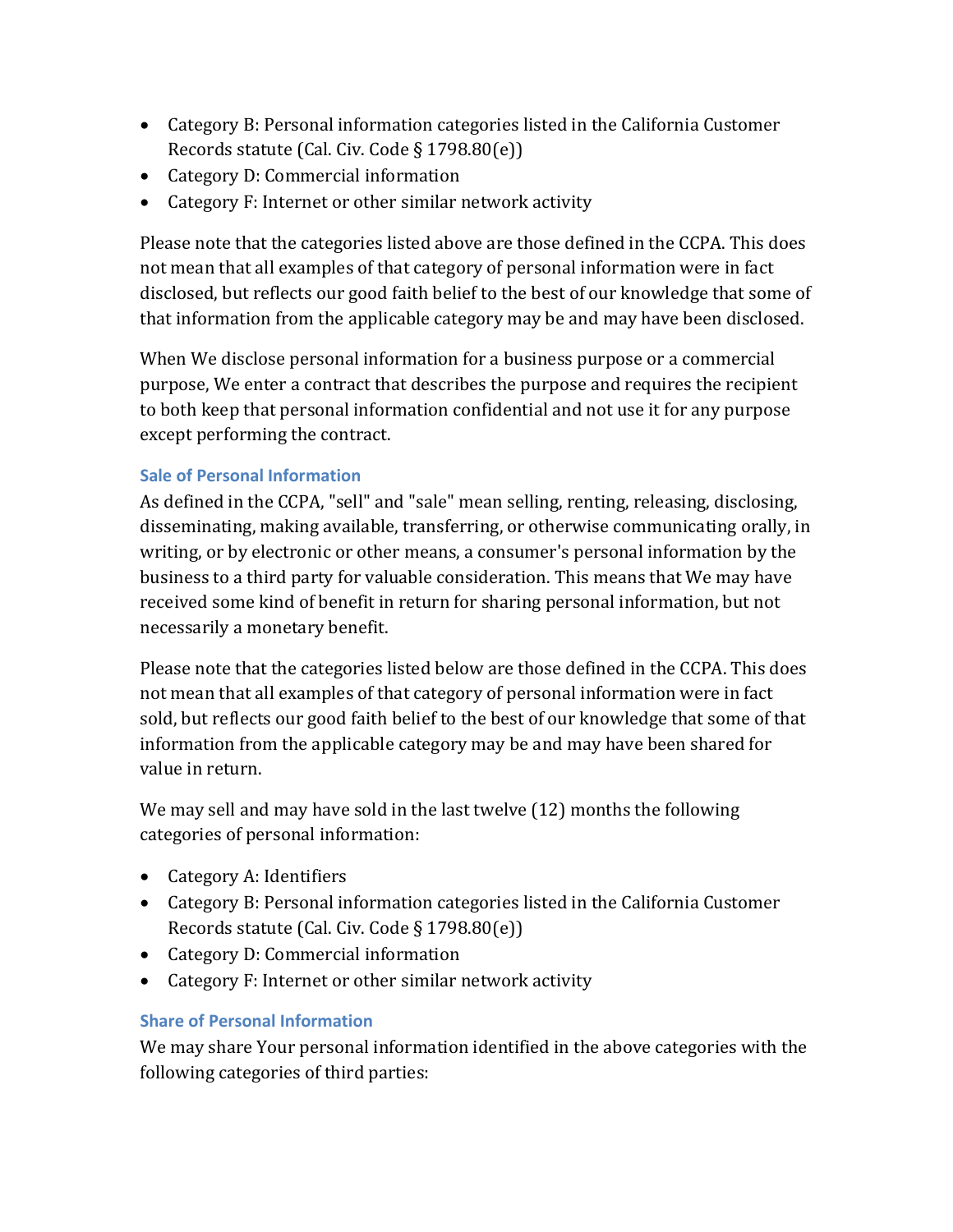- Service Providers
- Payment processors
- Our affiliates
- Our business partners
- Third party vendors to whom You or Your agents authorize Us to disclose Your personal information in connection with products or services We provide to You

## **Sale of Personal Information of Minors Under 16 Years of Age**

We do not knowingly collect personal information from minors under the age of 16 through our Service, although certain third party websites that we link to may do so. These third-party websites have their own terms of use and privacy policies and we encourage parents and legal guardians to monitor their children's Internet usage and instruct their children to never provide information on other websites without their permission.

We do not sell the personal information of Consumers We actually know are less than 16 years of age, unless We receive affirmative authorization (the "right to optin") from either the Consumer who is between 13 and 16 years of age, or the parent or guardian of a Consumer less than 13 years of age. Consumers who opt-in to the sale of personal information may opt-out of future sales at any time. To exercise the right to opt-out, You (or Your authorized representative) may submit a request to Us by contacting Us.

If You have reason to believe that a child under the age of 13 (or 16) has provided Us with personal information, please contact Us with sufficient detail to enable Us to delete that information.

## **Your Rights under the CCPA**

The CCPA provides California residents with specific rights regarding their personal information. If You are a resident of California, You have the following rights:

- **The right to notice.** You have the right to be notified which categories of Personal Data are being collected and the purposes for which the Personal Data is being used.
- **The right to request.** Under CCPA, You have the right to request that We disclose information to You about Our collection, use, sale, disclosure for business purposes and share of personal information. Once We receive and confirm Your request, We will disclose to You:
	- The categories of personal information We collected about You
	- The categories of sources for the personal information We collected about You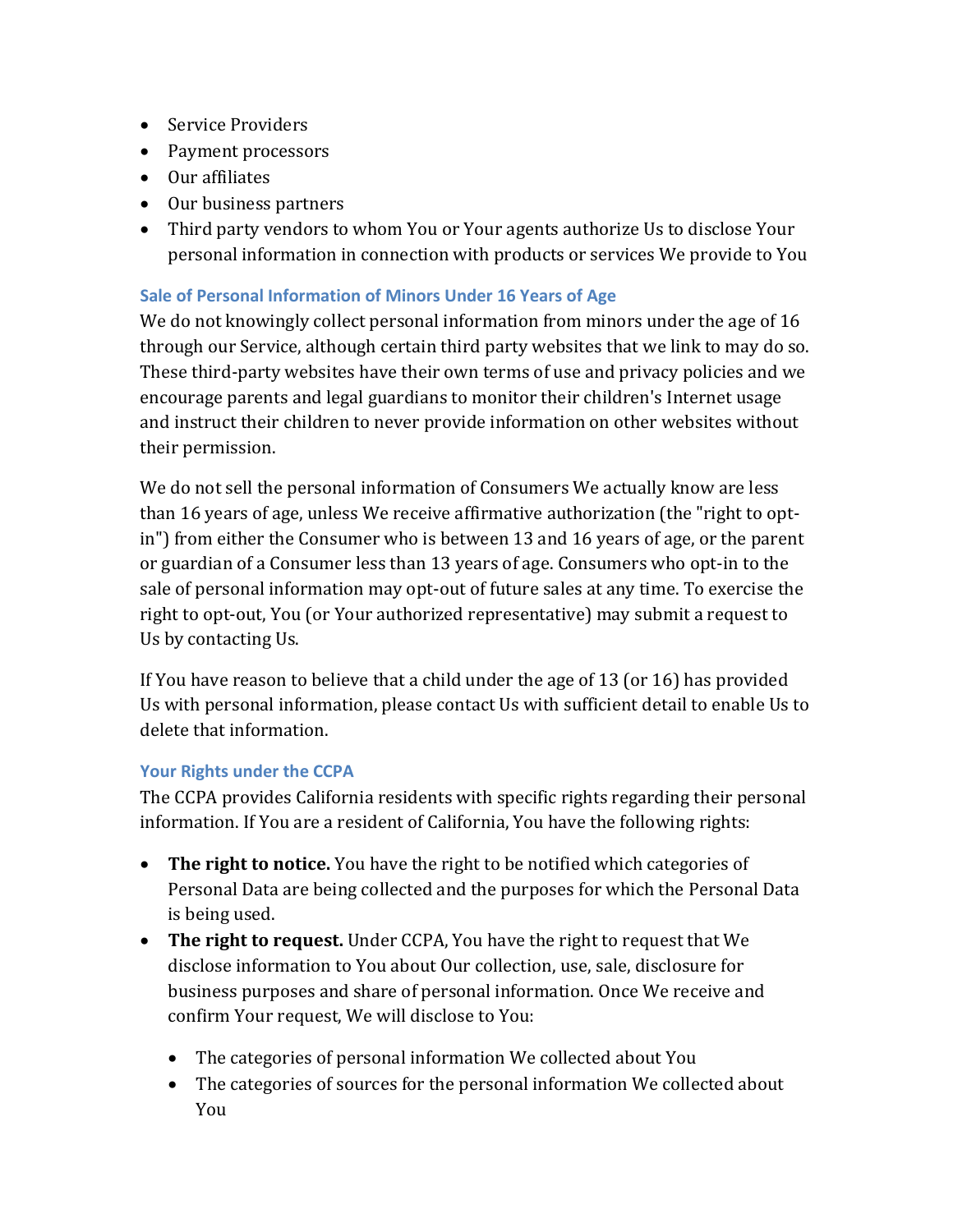- Our business or commercial purpose for collecting or selling that personal information
- The categories of third parties with whom We share that personal information
- The specific pieces of personal information We collected about You
- If we sold Your personal information or disclosed Your personal information for a business purpose, We will disclose to You:
	- The categories of personal information categories sold
	- The categories of personal information categories disclosed
- **The right to say no to the sale of Personal Data (opt-out).** You have the right to direct Us to not sell Your personal information. To submit an opt-out request please contact Us.
- **The right to delete Personal Data.** You have the right to request the deletion of Your Personal Data, subject to certain exceptions. Once We receive and confirm Your request, We will delete (and direct Our Service Providers to delete) Your personal information from our records, unless an exception applies. We may deny Your deletion request if retaining the information is necessary for Us or Our Service Providers to:
	- Complete the transaction for which We collected the personal information, provide a good or service that You requested, take actions reasonably anticipated within the context of our ongoing business relationship with You, or otherwise perform our contract with You.
	- Detect security incidents, protect against malicious, deceptive, fraudulent, or illegal activity, or prosecute those responsible for such activities.
	- Debug products to identify and repair errors that impair existing intended functionality.
	- Exercise free speech, ensure the right of another consumer to exercise their free speech rights, or exercise another right provided for by law.
	- Comply with the California Electronic Communications Privacy Act (Cal. Penal Code § 1546 et. seq.).
	- Engage in public or peer-reviewed scientific, historical, or statistical research in the public interest that adheres to all other applicable ethics and privacy laws, when the information's deletion may likely render impossible or seriously impair the research's achievement, if You previously provided informed consent.
	- Enable solely internal uses that are reasonably aligned with consumer expectations based on Your relationship with Us.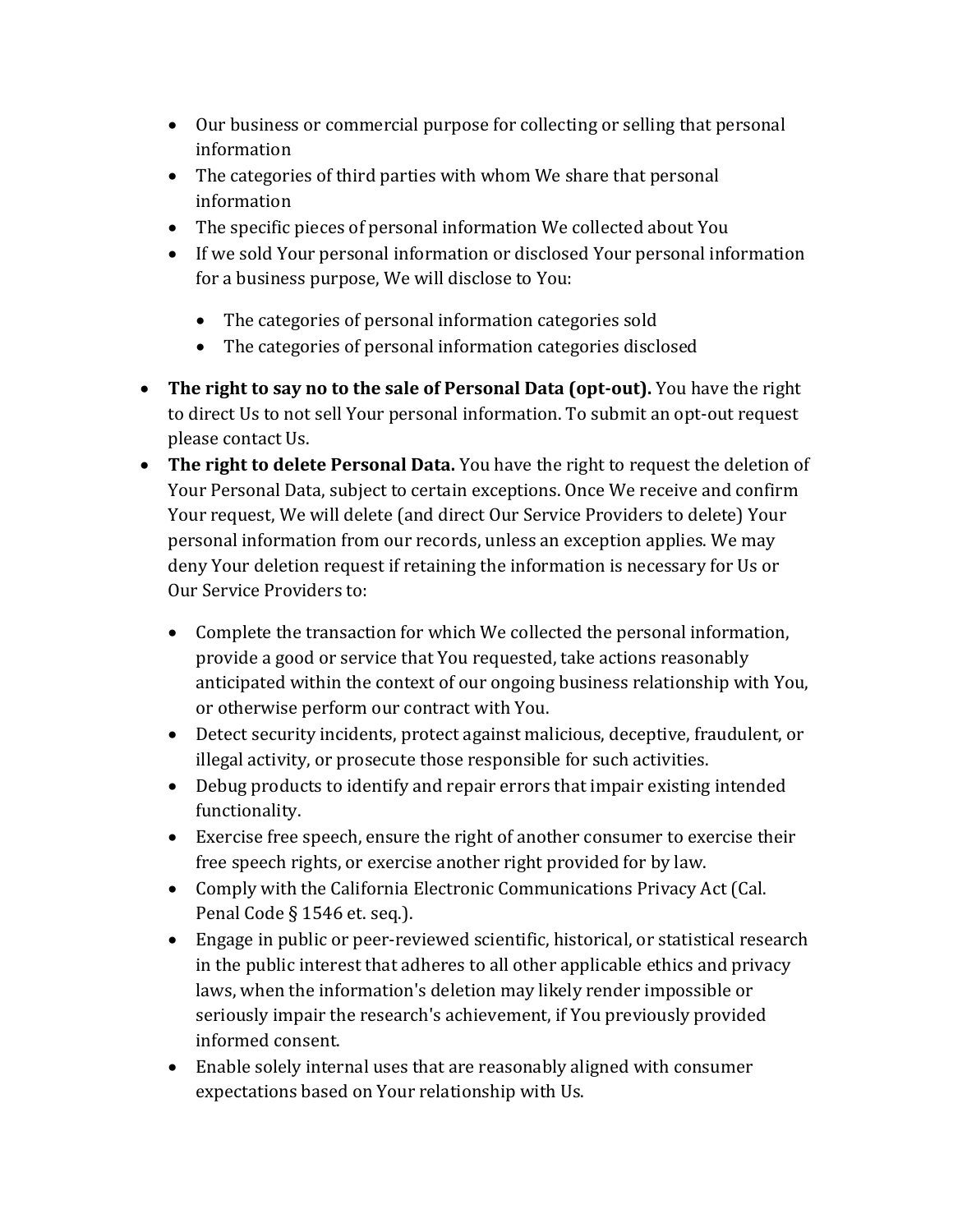- Comply with a legal obligation.
- Make other internal and lawful uses of that information that are compatible with the context in which You provided it.
- **The right not to be discriminated against.** You have the right not to be discriminated against for exercising any of Your consumer's rights, including by:
	- Denying goods or services to You
	- Charging different prices or rates for goods or services, including the use of discounts or other benefits or imposing penalties
	- Providing a different level or quality of goods or services to You
	- Suggesting that You will receive a different price or rate for goods or services or a different level or quality of goods or services

# **Exercising Your CCPA Data Protection Rights**

In order to exercise any of Your rights under the CCPA, and if You are a California resident, You can contact Us:

• By visiting this page on our website:<https://www.petroed.com/contact/>

Only You, or a person registered with the California Secretary of State that You authorize to act on Your behalf, may make a verifiable request related to Your personal information.

Your request to Us must:

- Provide sufficient information that allows Us to reasonably verify You are the person about whom We collected personal information or an authorized representative
- Describe Your request with sufficient detail that allows Us to properly understand, evaluate, and respond to it

We cannot respond to Your request or provide You with the required information if we cannot:

- Verify Your identity or authority to make the request
- And confirm that the personal information relates to You

We will disclose and deliver the required information free of charge within 45 days of receiving Your verifiable request. The time period to provide the required information may be extended once by an additional 45 days when reasonably necessary and with prior notice.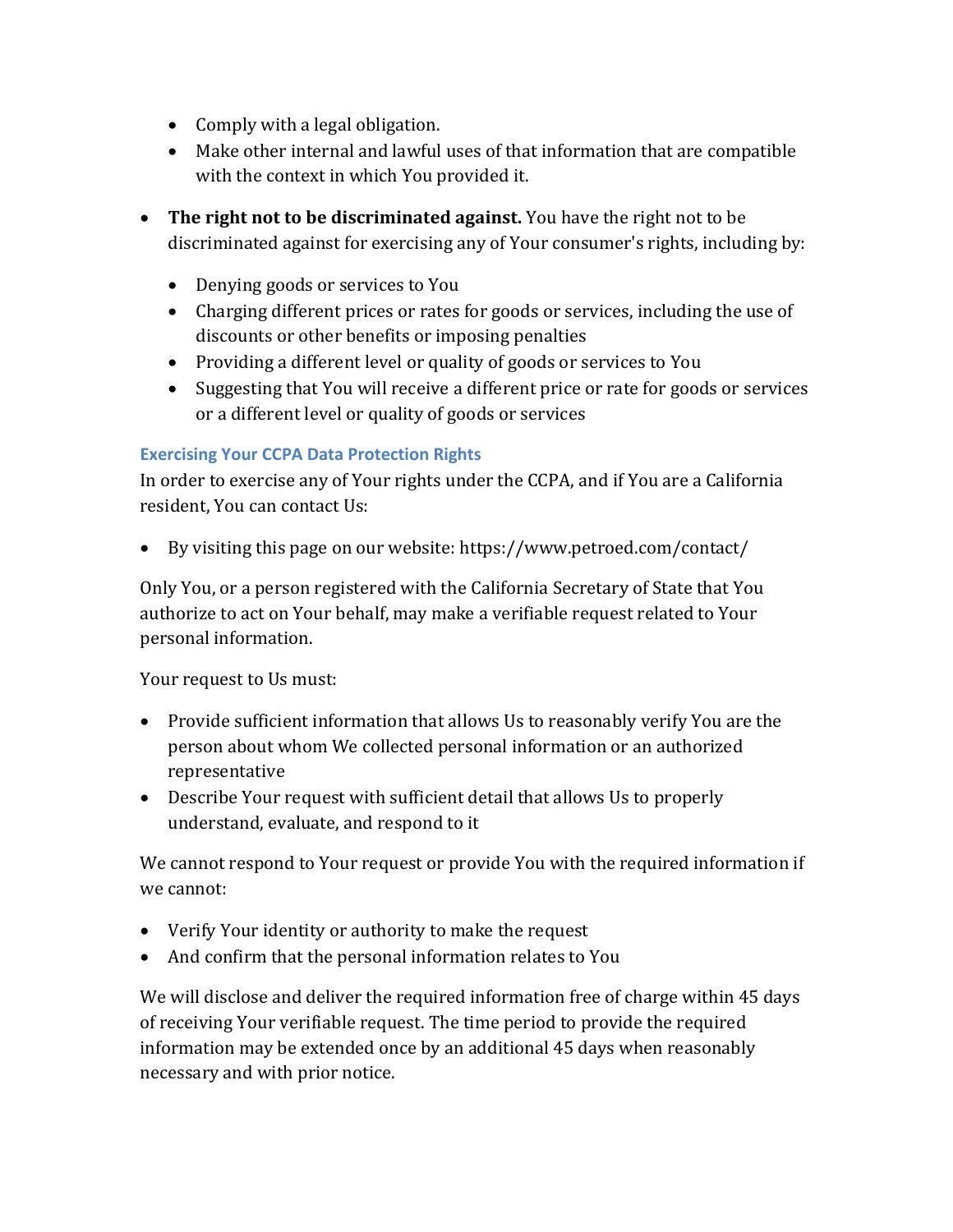Any disclosures We provide will only cover the 12-month period preceding the verifiable request's receipt.

For data portability requests, We will select a format to provide Your personal information that is readily usable and should allow You to transmit the information from one entity to another entity without hindrance.

## **Do Not Sell My Personal Information**

You have the right to opt-out of the sale of Your personal information. Once We receive and confirm a verifiable consumer request from You, we will stop selling Your personal information. To exercise Your right to opt-out, please contact Us.

The Service Providers we partner with (for example, our analytics or advertising partners) may use technology on the Service that sells personal information as defined by the CCPA law. If you wish to opt out of the use of Your personal information for interest-based advertising purposes and these potential sales as defined under CCPA law, you may do so by following the instructions below.

Please note that any opt out is specific to the browser You use. You may need to opt out on every browser that You use.

#### **Website**

You can opt out of receiving ads that are personalized as served by our Service Providers by following our instructions presented on the Service:

- The NAI's opt-out platform: http://www.networkadvertising.org/choices/
- The EDAA's opt-out platform http://www.youronlinechoices.com/
- The DAA's opt-out platform: http://optout.aboutads.info/?c=2&lang=EN

The opt out will place a cookie on Your computer that is unique to the browser You use to opt out. If you change browsers or delete the cookies saved by your browser, You will need to opt out again.

## **Mobile Devices**

Your mobile device may give You the ability to opt out of the use of information about the apps You use in order to serve You ads that are targeted to Your interests:

- "Opt out of Interest-Based Ads" or "Opt out of Ads Personalization" on Android devices
- "Limit Ad Tracking" on iOS devices

You can also stop the collection of location information from Your mobile device by changing the preferences on Your mobile device.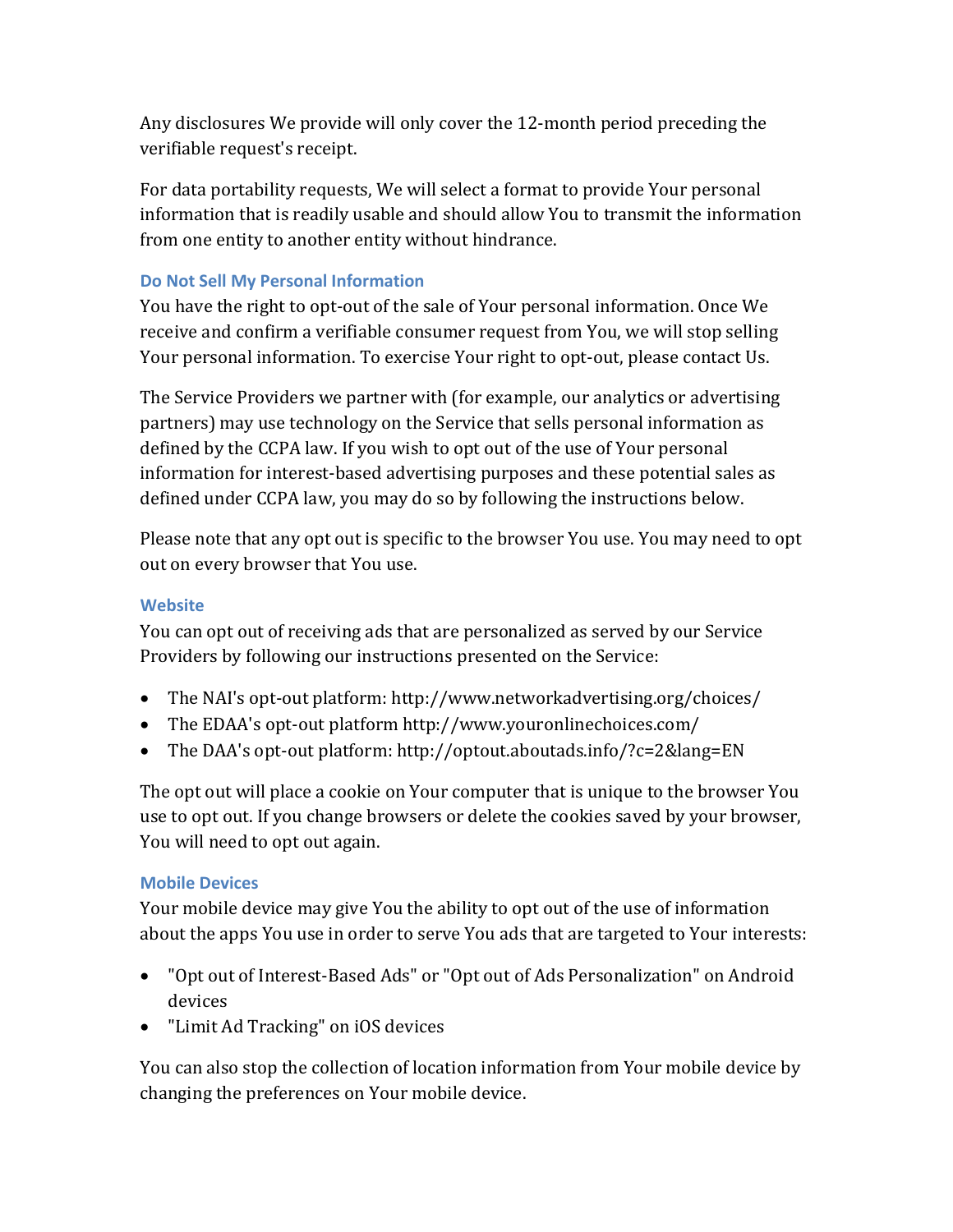# "Do Not Track" Policy as Required by California Online Privacy Protection Act (CalOPPA)

Our Service does not respond to Do Not Track signals.

However, some third party websites do keep track of Your browsing activities. If You are visiting such websites, You can set Your preferences in Your web browser to inform websites that You do not want to be tracked. You can enable or disable DNT by visiting the preferences or settings page of Your web browser.

## Children's Privacy

Our Service does not address anyone under the age of 13. We do not knowingly collect personally identifiable information from anyone under the age of 13. If You are a parent or guardian and You are aware that Your child has provided Us with Personal Data, please contact Us. If We become aware that We have collected Personal Data from anyone under the age of 13 without verification of parental consent, We take steps to remove that information from Our servers.

If We need to rely on consent as a legal basis for processing Your information and Your country requires consent from a parent, We may require Your parent's consent before We collect and use that information.

# Your California Privacy Rights (California's Shine the Light law)

Under California Civil Code Section 1798 (California's Shine the Light law), California residents with an established business relationship with us can request information once a year about sharing their Personal Data with third parties for the third parties' direct marketing purposes.

If you'd like to request more information under the California Shine the Light law, and if You are a California resident, You can contact Us using the contact information provided below.

# California Privacy Rights for Minor Users (California Business and Professions Code Section 22581)

California Business and Professions Code Section 22581 allows California residents under the age of 18 who are registered users of online sites, services or applications to request and obtain removal of content or information they have publicly posted.